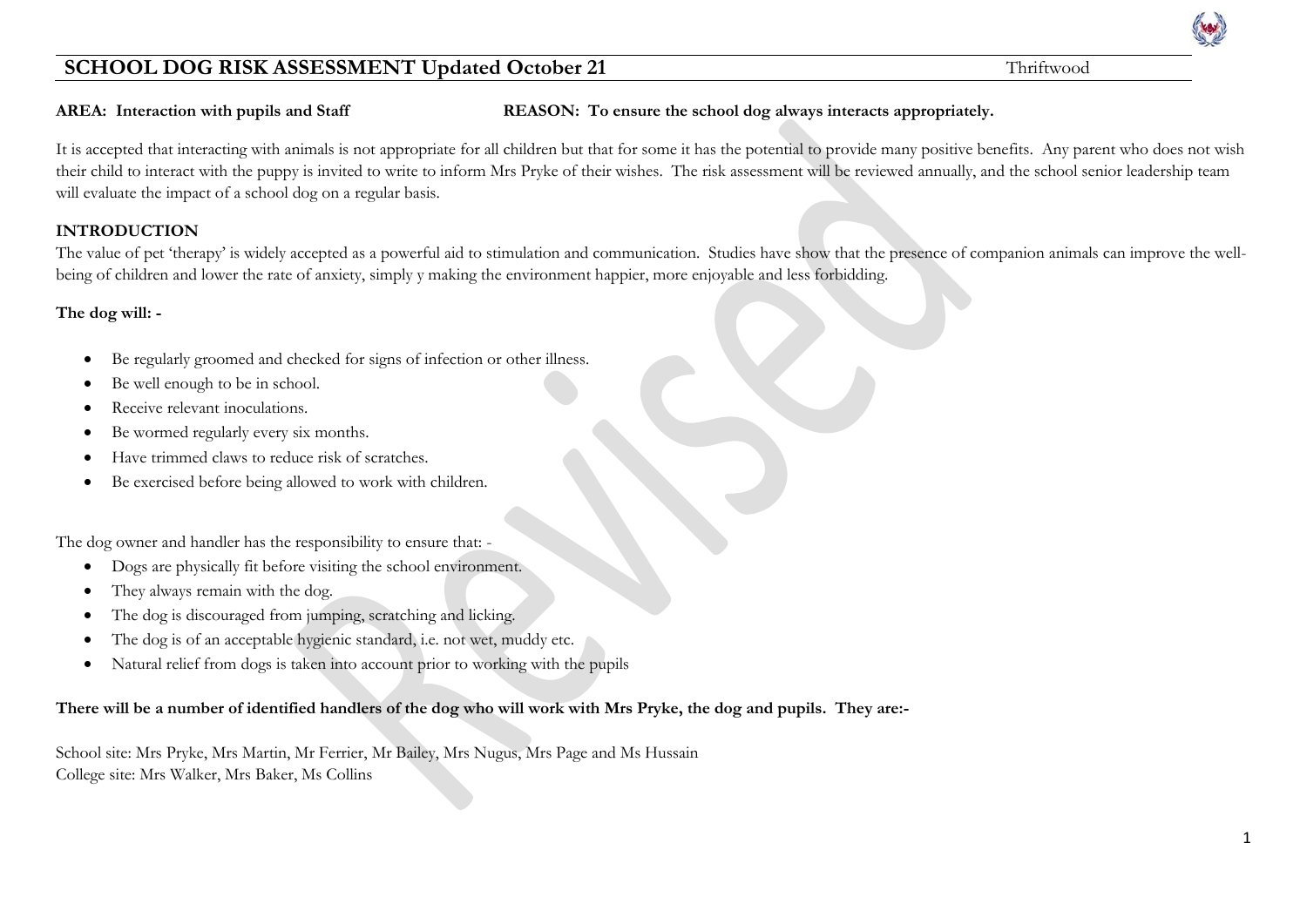.

**The Thriftwood dog has been acquired from an accredited and high quality source. The dog's name is Reggie and he is a Wheaten Terrier. Reggie was born on 5th November 2019.**

| <b>IDENTIFY</b>                                                                                                                                             | <b>WHO</b>                                      | <b>CURRENT</b>                                                                                         | <b>LEVEL</b>              | <b>PROBABILITY</b>                                                                       | <b>ACTIONS TAKEN TO</b>                                                                                                                                                                                                                                                                                                                                        | <b>ACTION</b>                                                                                        | <b>RESPONSIBLE</b>        |
|-------------------------------------------------------------------------------------------------------------------------------------------------------------|-------------------------------------------------|--------------------------------------------------------------------------------------------------------|---------------------------|------------------------------------------------------------------------------------------|----------------------------------------------------------------------------------------------------------------------------------------------------------------------------------------------------------------------------------------------------------------------------------------------------------------------------------------------------------------|------------------------------------------------------------------------------------------------------|---------------------------|
| <b>THE</b>                                                                                                                                                  | <b>MIGHT BE</b>                                 | <b>CONTROLS</b>                                                                                        | <b>OF</b>                 | OF                                                                                       | <b>MITIGATE RISK</b>                                                                                                                                                                                                                                                                                                                                           | <b>REQUIRED</b>                                                                                      | <b>PERSON</b>             |
| <b>HAZARD</b>                                                                                                                                               | <b>HARMED</b>                                   |                                                                                                        | <b>RISK</b>               | <b>OCCURRENCE</b>                                                                        |                                                                                                                                                                                                                                                                                                                                                                |                                                                                                      |                           |
|                                                                                                                                                             | & HOW?                                          |                                                                                                        |                           |                                                                                          |                                                                                                                                                                                                                                                                                                                                                                |                                                                                                      |                           |
| School dog<br>behaving in a<br>naughty way-<br>sitting on<br>chairs,<br>chewing<br>something he<br>shouldn't, over<br>excited play /<br>boisterous<br>play. | Anyone who<br>interferes with<br>him.           | Always has a harness<br>on so can be held                                                              | High                      | High whilst in<br>puppy phase                                                            | Removed from the area by an<br>identified handler or a member<br>of staff who is very confident<br>with handling over excited<br>dogs. Told No and ignored<br>for a short time.<br>Be on a lead / behind the stair<br>gate for all the times pupils are<br>in school / college.                                                                                | Seek advice<br>from a<br>behaviourist<br>to ensure dog<br>is safe to have<br>in school and<br>happy. | <b>Identified handler</b> |
| School dog<br>biting a child<br>or adult                                                                                                                    | Child or adult<br>could be hurt<br>if dog bites | Dog to be with a<br>confident adult and<br>closely supervised<br>when students are in<br>the building. | High<br>whilst a<br>puppy | High whilst a<br>puppy<br>High whilst in<br>adolescence phase                            | Staff to regularly monitor the<br>dog's temperament, behaviour<br>and mood. Ensure that<br>children do not interact with<br>the school dog without<br>supervision. Ensure that all<br>interaction with the school dog<br>is completed in the agreed way<br>- pupils not to tease Reggie.<br>Dog to be on the lead when<br>children are in school /<br>college. | Provide<br>appropriate<br>chew toys.                                                                 | Mrs Pryke                 |
| Dog barking a<br>greeting at<br>visitors or<br>sudden noises                                                                                                | Loud sudden<br>noise may<br>cause distress      | Dog will be in a<br>contained area or on<br>a lead.                                                    | Low                       | High – not been<br>used to visitors<br>due to covid.<br>Unexpected /<br>loud noises when | Put the dog in a contained area<br>and close to door to minimise<br>the disruption. Reassure the<br>dog to reduce distress. Talk to<br>the students about why he                                                                                                                                                                                               | Seek advice<br>from a<br>behaviourist<br>to ensure dog<br>is safe to have                            | Mrs Pryke / SLT           |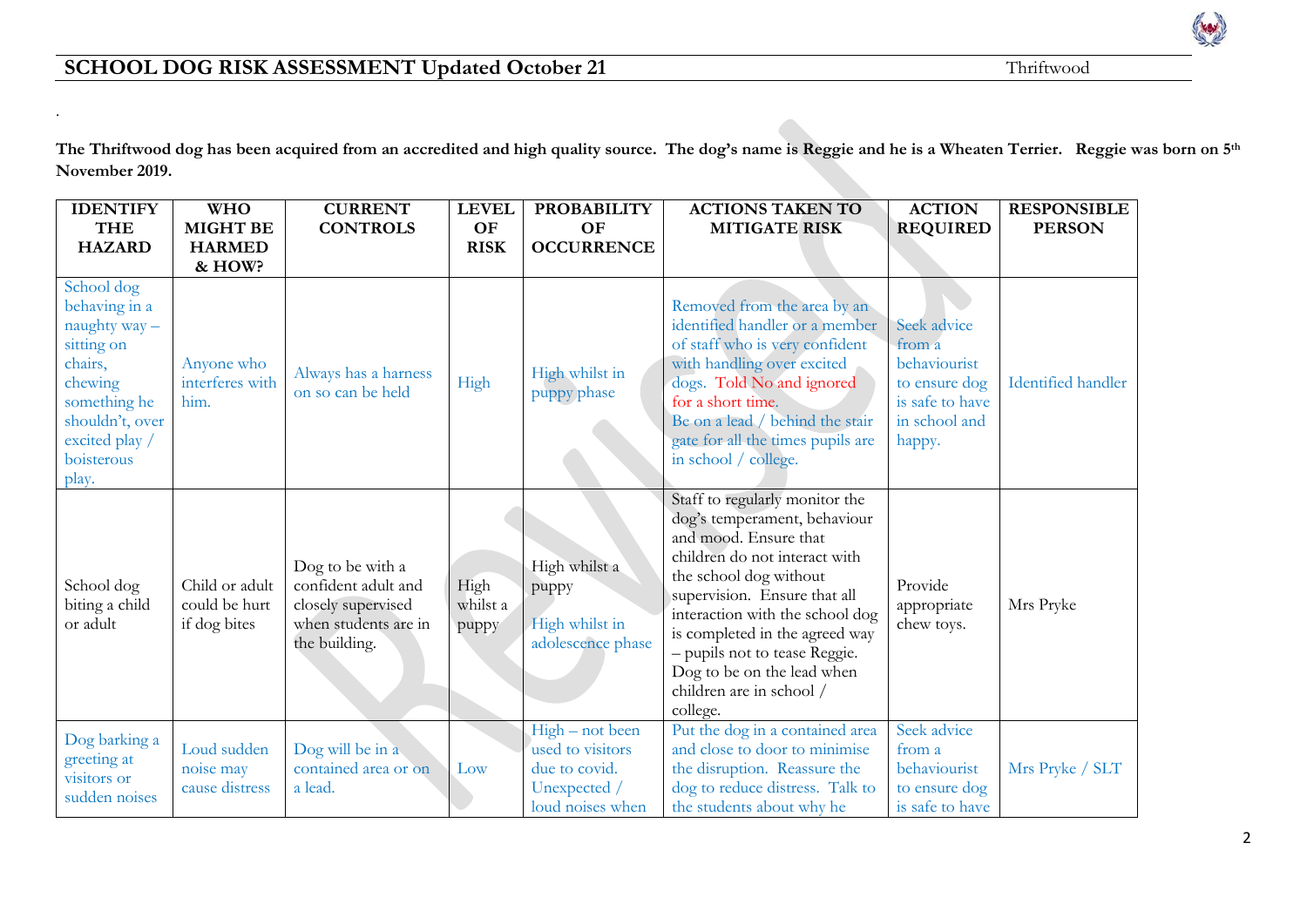3

| causing him to<br>bark |  | move about. | groups of students might be barking to provide<br>reassurance. | in school and<br>happy. |  |
|------------------------|--|-------------|----------------------------------------------------------------|-------------------------|--|
|------------------------|--|-------------|----------------------------------------------------------------|-------------------------|--|

| <b>IDENTIFY</b>             | <b>WHO</b>                                                                                                                   | <b>CURRENT</b>                                                                                                                                                                                                                                                                 | <b>LEVEL</b>              | <b>PROBABILITY</b>                                            | <b>ACTIONS TAKEN TO</b>                                                                                                                                                                                                                                                                                                                                                                                                     | <b>ACTION</b>                                                                          | <b>RESPONSIBL</b> |
|-----------------------------|------------------------------------------------------------------------------------------------------------------------------|--------------------------------------------------------------------------------------------------------------------------------------------------------------------------------------------------------------------------------------------------------------------------------|---------------------------|---------------------------------------------------------------|-----------------------------------------------------------------------------------------------------------------------------------------------------------------------------------------------------------------------------------------------------------------------------------------------------------------------------------------------------------------------------------------------------------------------------|----------------------------------------------------------------------------------------|-------------------|
| <b>THE</b><br><b>HAZARD</b> | <b>MIGHT BE</b><br><b>HARMED &amp;</b>                                                                                       | <b>CONTROLS</b>                                                                                                                                                                                                                                                                | OF<br><b>RISK</b>         | OF<br><b>OCCURRENCE</b>                                       | <b>MITIGATE RISK</b>                                                                                                                                                                                                                                                                                                                                                                                                        | <b>REQUIRED</b>                                                                        | <b>E PERSON</b>   |
| Jumping up /<br>scratching  | HOW?<br>If the school<br>dog becomes<br>excited there is<br>a danger that<br>he could jump<br>up or leave a<br>scratch mark. | Training will involve<br>not jumping up with<br>praise / rewards being<br>given when successful.                                                                                                                                                                               | High<br>whilst a<br>puppy | High whilst a<br>puppy<br>High whilst in<br>adolescence phase | Ensure that children do not<br>interact with the school dog<br>without supervision and do<br>not tease him.<br>Children will be taught how<br>and when it is safe to<br>interact with dog and this<br>will be constantly<br>reinforced Dog nails to be<br>regularly clipped.<br>Children to be taught what<br>to do to prevent the dog<br>from chasing them (i.e. stand<br>still, cross arms).<br>Dog kept on lead outside. | Remind pupils<br>how to<br>interact and<br>what to do if<br>he starts<br>chasing them. | All teachers      |
| Running loose               | If the school<br>dog were to<br>run loose, he<br>could damage<br>property.                                                   | The school dog will be<br>contained in one of the<br>school offices or on a<br>lead whilst in the<br>building.<br>Walks off a lead every<br>morning around the<br>school grounds.<br>Stair gate refitted to the<br>Heads door at school<br>and college lead door at<br>college | Low                       | High                                                          | Monitor that the equipment<br>used to contain the school<br>dog is appropriate and<br>effective.<br>If the dog does get loose<br>from his pen the teacher on<br>duty will call for a designated<br>staff member who will come<br>and put the dog back in its<br>cage.                                                                                                                                                       | A stairgate will<br>be placed on<br>the office<br>door.                                |                   |

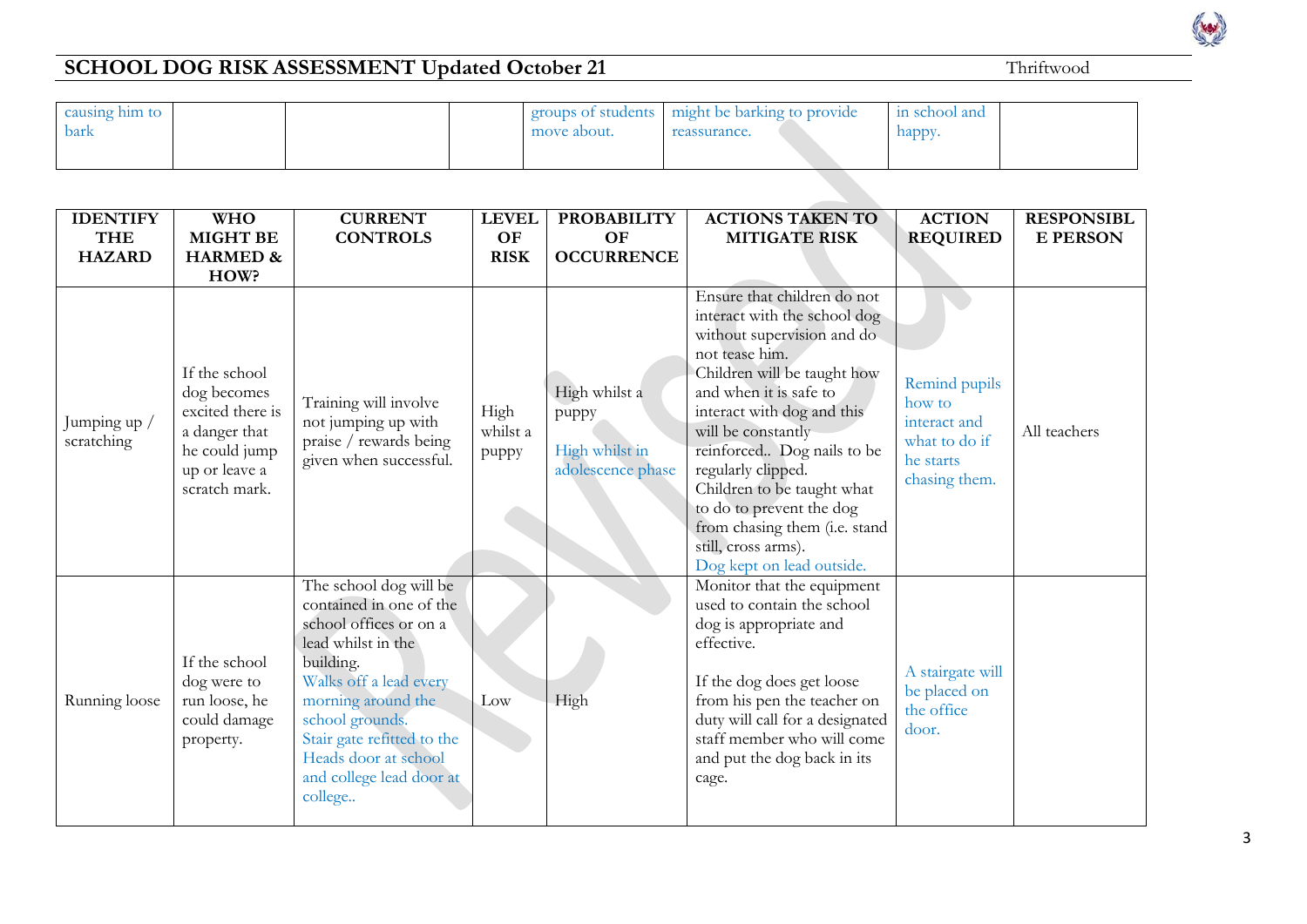| <b>IDENTIFY</b>                                                      | <b>WHO</b>                                                                                                                                                                                                                  | <b>CURRENT</b>                                                                                                                                                                                                                        | <b>LEVEL</b>      | <b>PROBABILITY</b>                                  | <b>ACTIONS TAKEN TO</b>                                                                                                                                                                                  | <b>ACTION</b>   | <b>RESPONSIBL</b> |
|----------------------------------------------------------------------|-----------------------------------------------------------------------------------------------------------------------------------------------------------------------------------------------------------------------------|---------------------------------------------------------------------------------------------------------------------------------------------------------------------------------------------------------------------------------------|-------------------|-----------------------------------------------------|----------------------------------------------------------------------------------------------------------------------------------------------------------------------------------------------------------|-----------------|-------------------|
| <b>THE</b><br><b>HAZARD</b>                                          | <b>MIGHT BE</b><br><b>HARMED &amp;</b>                                                                                                                                                                                      | <b>CONTROLS</b>                                                                                                                                                                                                                       | OF<br><b>RISK</b> | <b>OF</b><br><b>OCCURRENCE</b>                      | <b>MITIGATE RISK</b>                                                                                                                                                                                     | <b>REQUIRED</b> | <b>E PERSON</b>   |
|                                                                      | HOW?                                                                                                                                                                                                                        |                                                                                                                                                                                                                                       |                   |                                                     |                                                                                                                                                                                                          |                 |                   |
| Direct<br>interaction<br>with children /<br>staff                    | If the school<br>dog is allowed<br>to interact<br>when not in<br>the correct<br>frame of mind<br>children / staff<br>could be<br>scratched.                                                                                 | No planned interaction<br>is allowed without<br>supervision. Interaction<br>will be cancelled if the<br>school dog shows signs<br>of incorrect behaviour.<br>Rewards / praise will be<br>given to reinforce the<br>desired behaviour. | Medium            | Medium whilst in<br>puppy phase                     | Monitor that the equipment<br>used to contain the school<br>dog is effective and<br>appropriate.<br>Ensure staff that take Reggie<br>are confident to deal with<br>him if he gets excitable.             |                 |                   |
| Destruction of<br>materials                                          | If allowed, the<br>school dog<br>may chew /<br>destroy some<br>school<br>materials /<br>resources.                                                                                                                          | The school dog will be<br>contained at all times.<br>The school dog will<br>have his own toys to<br>play with and normal<br>school resources will be<br>removed.                                                                      | Low               | Medium whilst<br>still a puppy,<br>otherwise - Low. | Monitor that the equipment<br>used to contain the school<br>dog is effective and<br>appropriate. Ensure he is on<br>a lead or behind the stair<br>gate.<br>Provide appropriate play<br>toys for the dog. |                 |                   |
| Incorrect /<br>inconsistent<br>interaction<br>with the<br>school dog | If a child $/$<br>adult interacts<br>with the school<br>dog in the<br>incorrect or<br>inconsistent<br>way this will<br>affect the<br>school dog's<br>training and<br>have a negative<br>impact on<br>future<br>interaction. | There are agreed<br>guidelines that must be<br>followed at all times<br>when interacting with<br>the school dog. There<br>cannot be any<br>interaction with the<br>school dog without<br>authorisation.                               | Medium            | Medium as new<br>pupils enter the<br>school         | If there are any<br>inconsistencies in approach<br>with the school dog the<br>adult / child will have the<br>interaction stopped.                                                                        |                 |                   |

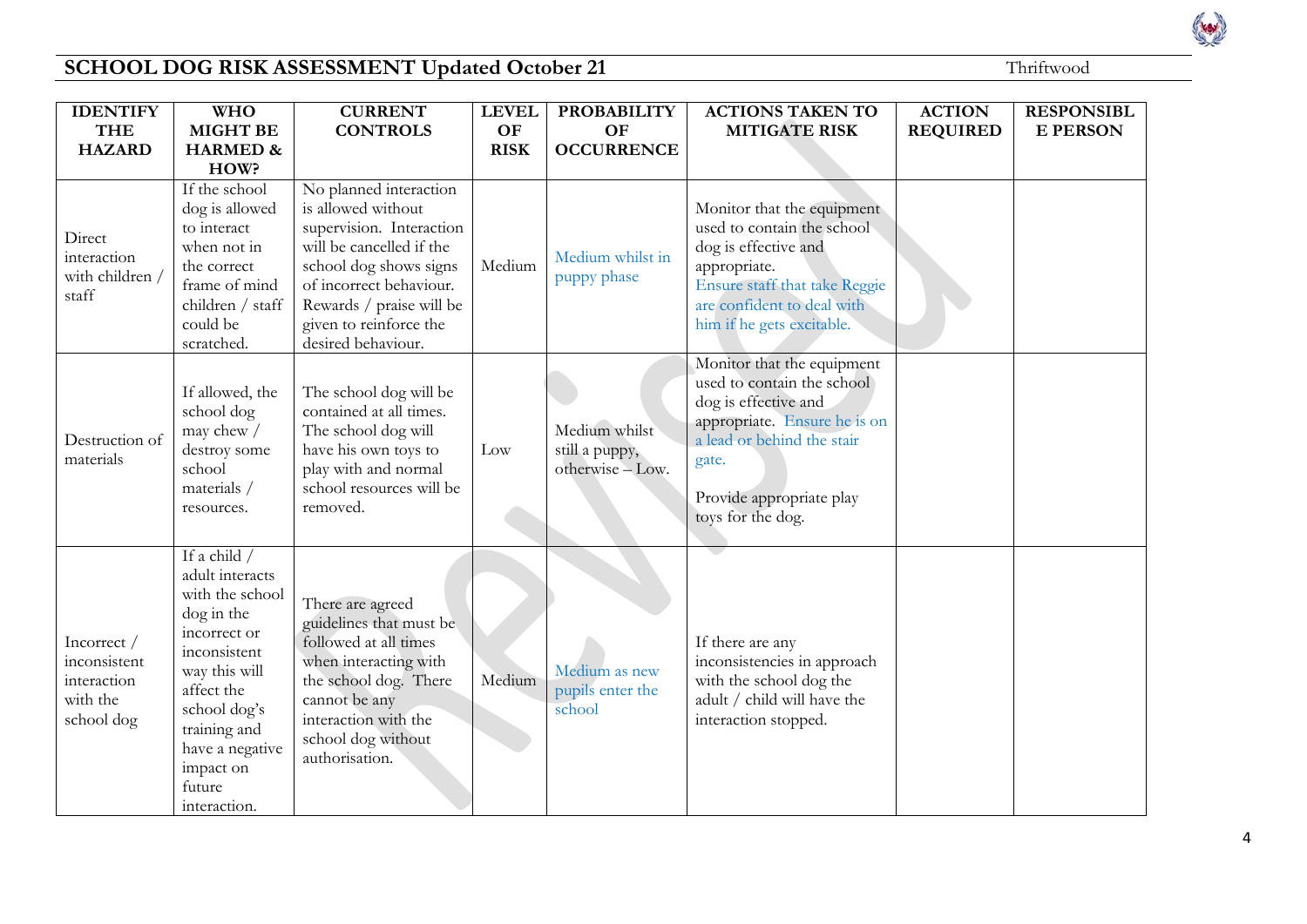| <b>IDENTIFY</b>               | <b>WHO</b>                                                                                                                                                                                             | <b>CURRENT</b>                                                                                                                                                         | <b>LEVEL</b>                            | <b>PROBABILITY</b>                         | <b>ACTIONS TAKEN TO</b>                                                                                                                                                                                                                   | <b>ACTION</b>   | <b>RESPONSIBL</b> |
|-------------------------------|--------------------------------------------------------------------------------------------------------------------------------------------------------------------------------------------------------|------------------------------------------------------------------------------------------------------------------------------------------------------------------------|-----------------------------------------|--------------------------------------------|-------------------------------------------------------------------------------------------------------------------------------------------------------------------------------------------------------------------------------------------|-----------------|-------------------|
| <b>THE</b>                    | <b>MIGHT BE</b>                                                                                                                                                                                        | <b>CONTROLS</b>                                                                                                                                                        | OF                                      | <b>OF</b>                                  | <b>MITIGATE RISK</b>                                                                                                                                                                                                                      | <b>REQUIRED</b> | <b>E PERSON</b>   |
| <b>HAZARD</b>                 | <b>HARMED &amp;</b><br>HOW?                                                                                                                                                                            |                                                                                                                                                                        | <b>RISK</b>                             | <b>OCCURRENCE</b>                          |                                                                                                                                                                                                                                           |                 |                   |
| Use of rewards<br>treats      | Children and<br>adults could be<br>harmed if the<br>school dog is<br>over excited<br>when receiving<br>a reward /<br>treat. Children<br>/ adult must<br>clean their<br>hands after<br>handling treats. | There are toilets where<br>children must wash<br>their hands after<br>stroking Reggie. Treats<br>will only be given to the<br>school dog with<br>authorisation.        | Low                                     |                                            | Reminders to the children to<br>wash hands after handling<br>treats. Treats to be locked<br>away to ensure they can only<br>be used after authorisation.                                                                                  |                 |                   |
| Worms/Fleas/<br>Immunisations | If the school<br>dog is not<br>treated for<br>worms there is<br>a danger than<br>germs can be<br>transferred to<br>humans along<br>with other<br>germs.                                                | The school dog is<br>regularly wormed and<br>treated for flea<br>prevention and all<br>immunisations kept up<br>to date.                                               | Low                                     | Low if treated<br>regularly as<br>planned. | Monitor that vet visits<br>happen promptly and take<br>actions suggested by the<br>vet.                                                                                                                                                   |                 |                   |
| Faeces                        | If a child/adult<br>comes into<br>contact with<br>the school<br>dog's faeces,<br>some germs<br>could be<br>transferred.                                                                                | The school dog will<br>only be walked under<br>supervision. No child<br>will be asked to pick up<br>the dog's faeces this will<br>always be undertaken<br>by an adult. | Medium<br>to high<br>whilst a<br>puppy. | Low to Medium                              | If a child finds faeces on<br>the school field /<br>playground they will report<br>it to an adult.<br>If the dog defecates on<br>school site, a member of<br>staff will clear it up<br>immediately and dispose of<br>it in a safe manner. |                 |                   |

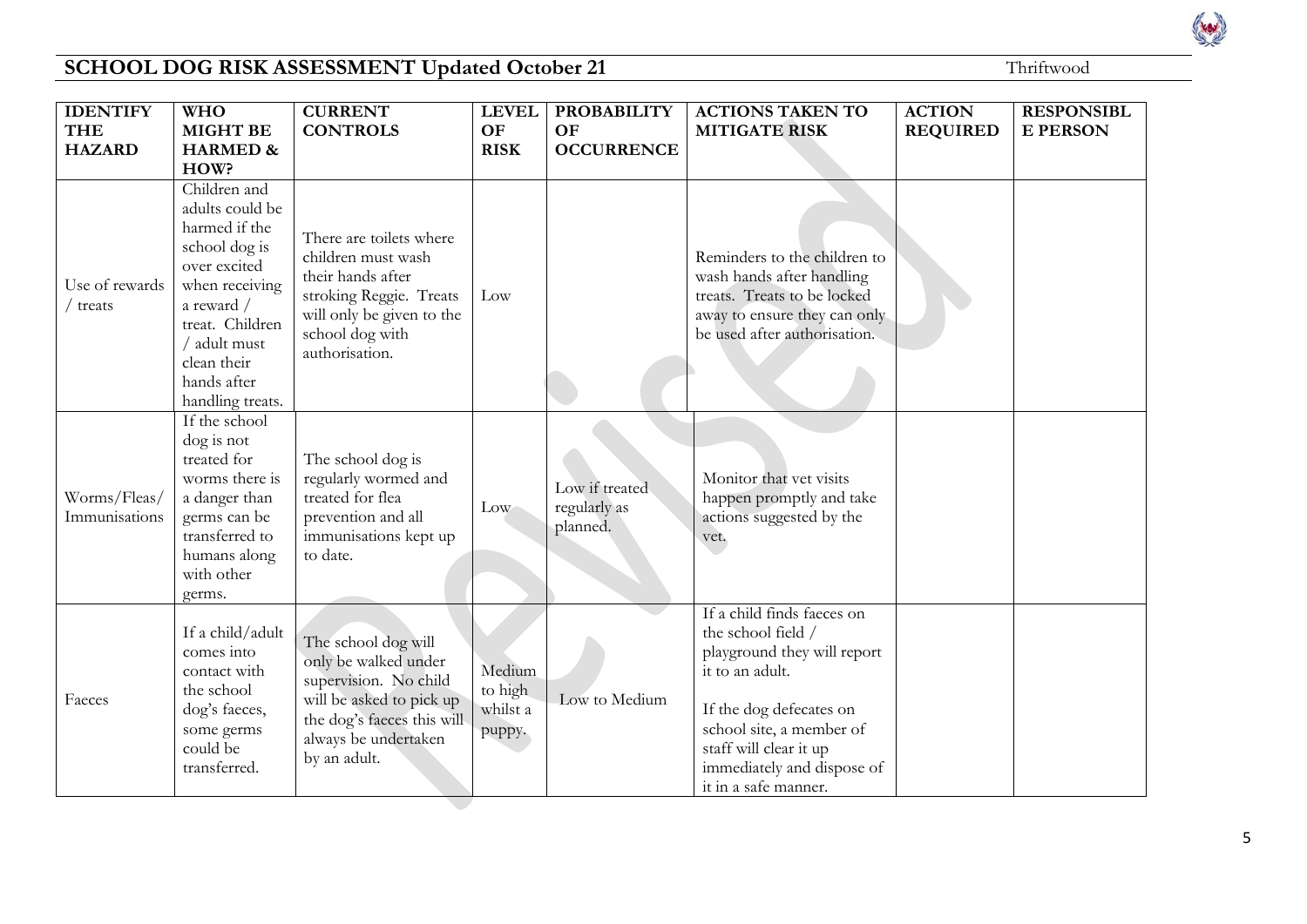| <b>IDENTIFY</b><br><b>THE</b><br><b>HAZARD</b>                   | <b>WHO</b><br><b>MIGHT BE</b><br><b>HARMED &amp;</b>                                                           | <b>CURRENT</b><br><b>CONTROLS</b>                                                                                                                                    | <b>LEVEL</b><br><b>OF</b><br><b>RISK</b> | <b>PROBABILITY</b><br><b>OF</b><br><b>OCCURRENCE</b>              | <b>ACTIONS TAKEN TO</b><br><b>MITIGATE RISK</b>                                                                                                                                                                                                                                                                   | <b>ACTION</b><br><b>REQUIRED</b> | <b>RESPONSIBL</b><br><b>E PERSON</b> |
|------------------------------------------------------------------|----------------------------------------------------------------------------------------------------------------|----------------------------------------------------------------------------------------------------------------------------------------------------------------------|------------------------------------------|-------------------------------------------------------------------|-------------------------------------------------------------------------------------------------------------------------------------------------------------------------------------------------------------------------------------------------------------------------------------------------------------------|----------------------------------|--------------------------------------|
|                                                                  | HOW?                                                                                                           |                                                                                                                                                                      |                                          |                                                                   | Parents to inform the                                                                                                                                                                                                                                                                                             |                                  |                                      |
| Allergies                                                        | If a child is<br>allergic to dogs,<br>they could<br>become unwell.                                             | If a child has an allergy<br>the school dog must<br>not carry out tasks near<br>the child                                                                            | Medium                                   | Medium                                                            | school of any known<br>allergies to dogs and to be<br>given the choice to let their<br>child opt out of close<br>contact with the dog.<br>Medical records used to list<br>pupils identified as having<br>an allergy and not to have<br>contact with the dog.<br>Children to wash hands<br>after contact with dog. |                                  |                                      |
| Contact with<br>food<br>preparation<br>areas                     | If the school<br>dog enters a<br>food<br>preparation<br>area this could<br>be unhygienic.                      | At stair gate is placed at<br>the entrance to the<br>kitchen to prevent entry<br>during food<br>preparation.                                                         | Low                                      | Low                                                               | Remain on a lead when<br>moving around school                                                                                                                                                                                                                                                                     |                                  |                                      |
| Cleaning hands<br>after<br>interacting<br>with the<br>school dog | If hands are<br>not cleaned,<br>children/adults<br>could become<br>unwell.                                     | All adults and children<br>will clean their hands<br>after interaction with<br>the school dog.                                                                       | Low.                                     | Medium. Remind<br>children and adults<br>to clean their<br>hands. | Due to Covid-19 a strict<br>handwashing regime is in<br>place throughout the<br>school                                                                                                                                                                                                                            |                                  |                                      |
| Walking the<br>dog on and off<br>site.                           | Children<br>might be<br>harmed if they<br>do not interact<br>correctly when<br>the school dog<br>is on a walk. | No children will take the<br>lead when the school<br>dog goes for a walk.<br>Children will not<br>accompany on walks off<br>site unless as a<br>designated activity. | Medium                                   | Medium                                                            | Reggie to be supervised<br>whilst on the playground<br>off lead by a designated<br>adult at all times.<br>Whilst in an adolescent<br>phase Reggie to be on the<br>playground on a lead.                                                                                                                           |                                  |                                      |

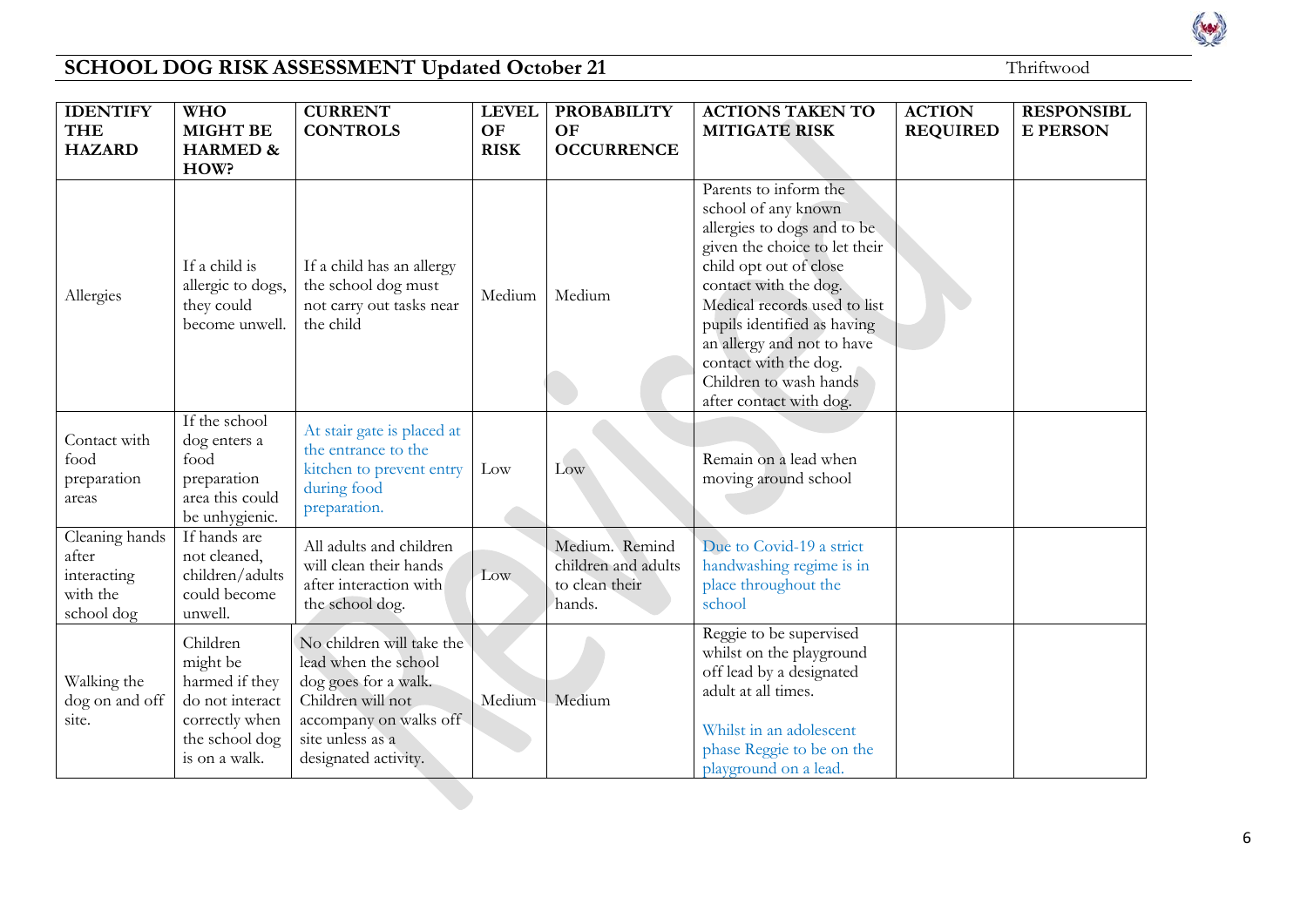Rev

| <b>IDENTIFY</b><br><b>THE</b>                        | <b>WHO</b><br><b>MIGHT</b>                                                                                     | <b>CURRENT</b><br><b>CONTROLS</b>                                                                                                                                                                 | <b>LEVEL</b><br>OF | <b>PROBABILITY</b><br><b>OF</b> | <b>ACTIONS TAKEN TO</b><br><b>MITIGATE RISK</b>                                                                                                                                     | <b>ACTION</b><br><b>REQUIRED</b> | <b>RESPONSIBLE</b><br><b>PERSON</b> |
|------------------------------------------------------|----------------------------------------------------------------------------------------------------------------|---------------------------------------------------------------------------------------------------------------------------------------------------------------------------------------------------|--------------------|---------------------------------|-------------------------------------------------------------------------------------------------------------------------------------------------------------------------------------|----------------------------------|-------------------------------------|
| <b>HAZARD</b>                                        | BE<br><b>HARMED</b>                                                                                            |                                                                                                                                                                                                   | <b>RISK</b>        | <b>OCCURRENCE</b>               |                                                                                                                                                                                     |                                  |                                     |
|                                                      | & HOW?                                                                                                         |                                                                                                                                                                                                   |                    |                                 |                                                                                                                                                                                     |                                  |                                     |
| Fire drill /<br>alarm                                | Dog                                                                                                            | Dog to be involved in<br>practice fire alarm<br>procedure in order to<br>recognise alarm sound.<br>Key staff member will be<br>responsible for removing<br>dog from the building in<br>each area. | Low                | Low                             |                                                                                                                                                                                     |                                  |                                     |
| Lock Down                                            | $\log$                                                                                                         | Remain in Headteachers<br>office.                                                                                                                                                                 | Low                | Low                             |                                                                                                                                                                                     |                                  |                                     |
| Financial cost<br>of the dog's<br>upkeep.            | School<br>unable to<br>afford the<br>ongoing cost<br>of the dog's<br>day to day<br>upkeep or<br>medical bills. | The dog is ultimately the<br>responsibility of Mrs<br>Pryke both in a well-<br>being and financial<br>aspect. The dog will be<br>insured by the school.                                           | Low                | Low                             | As the dog may be used<br>for 'therapy' work within<br>the school, the school will<br>accommodate costs<br>towards training and<br>assessment of the dog to<br>meet these criteria. |                                  |                                     |
| Claim is made<br>against school<br>about the<br>dog. | School not<br>adequately<br>covered<br>financially.                                                            | Insurance will cover any<br>claim. Certificate will be<br>kept in the school<br>Business Manager's office<br>and renewed annually.                                                                | Low                | Low                             |                                                                                                                                                                                     |                                  |                                     |
| Dog Phobia<br>causing<br>distress                    | Pupils /<br>visitors                                                                                           | Advise visitors and<br>remove if necessary.<br>Notice signs in school<br>entrance advising of dog                                                                                                 | Low                | Low                             | Staff to supervise dog at all<br>times and be sensitive to<br>all children's reactions.<br>Parents to be offered<br>programme of support for                                        |                                  |                                     |